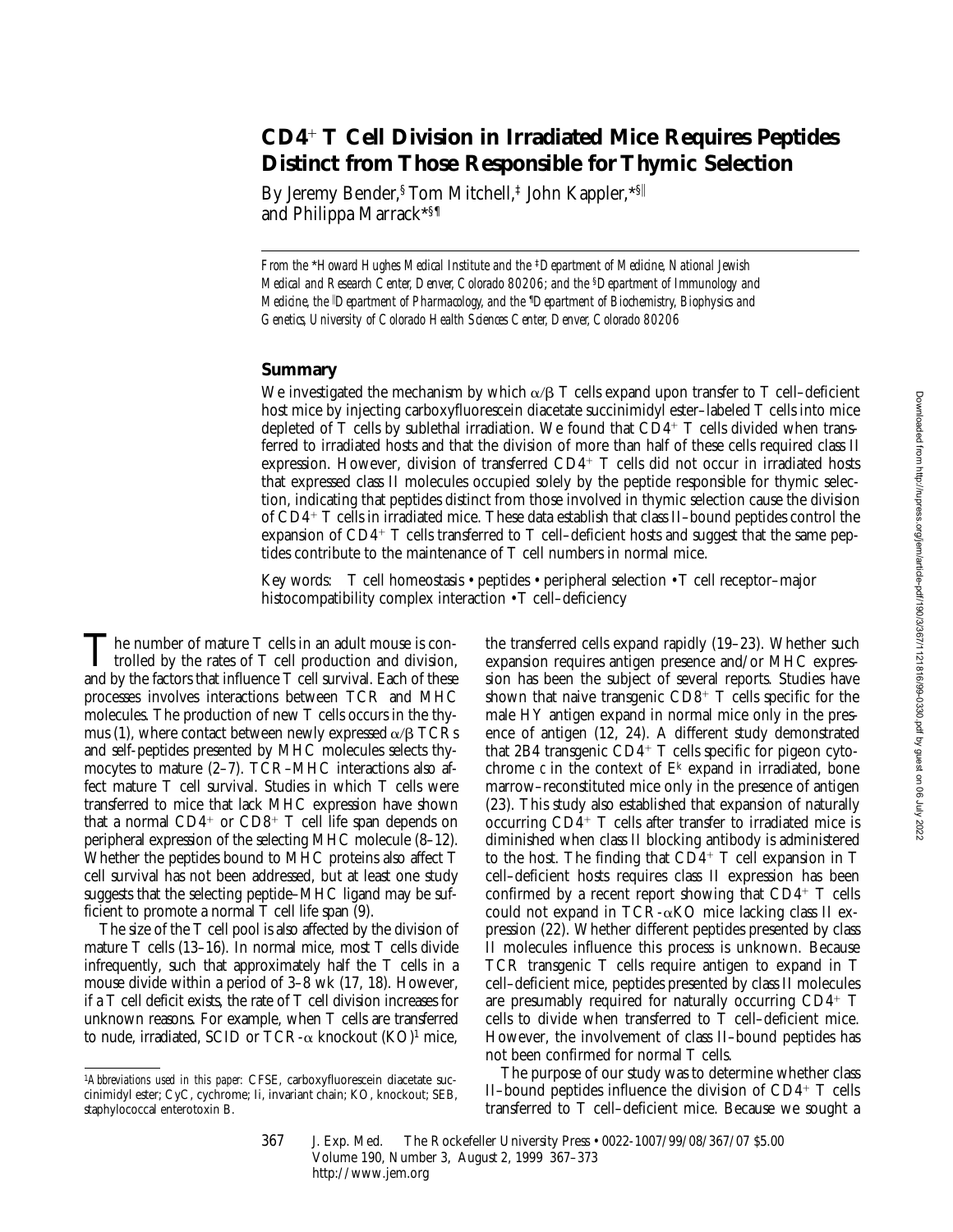direct measure of the extent of division of individual T cells after transfer to each host, T cells were labeled with the dye carboxyfluorescein diacetate succinimidyl ester (CFSE) before transfer to various sublethally irradiated hosts. Due to the approximately twofold decrease in CFSE fluorescence after each cell division, CFSE allowed us to assess the extent of division of individual transferred T cells (25, 26). We found that a significant fraction of  $CD4^+$  T cells divided when placed into irradiated normal mice. Most of the  $CD4<sup>+</sup>$ T cell division that occurred in irradiated normal mice failed to occur in irradiated MHC class II KO (MHCIIKO) mice, confirming that  $CD4^+$  T cell division in T cell-deficient mice requires MHC class II expression. When the peptide presented by class II in the irradiated recipient was restricted to the peptide responsible for positive and negative selection of the T cells, division of the transferred  $CD4^+$  T cells did not occur. These experiments establish that peptides distinct from those involved in thymic selection control  $CD4+T$  cell expansion in T cell–deficient mice and suggest that these same peptides may influence the T cell pool in normal mice by causing mature  $CD4^+$  T cells to divide.

## **Materials and Methods**

*Reagents and Mice.* B6.PL-Thy1a/Cy (B6.PL) and BALB/ cByJ (BALB/c) mice were purchased from The Jackson Laboratory. C57BL/6NTacfBR (B6) and C57BL/6TacfBR-[KO] $A^{b}B$ (MHCIIKO) animals were purchased from Taconic Farms.  $A<sup>b</sup>$ EpTKO ( $\beta$ 2-microglobulin KO, wtA<sup>b</sup>KO, IiKO, A<sup>b</sup>Ep<sup>+</sup>), TKO  $(\beta$ 2-microglobulin KO, wtA<sup>b</sup>KO, IiKO), wtA<sup>b+</sup>DKO ( $\beta$ 2-microglobulin KO, wt $A^{b+}$ , IiKO), and DO TCR<sup>+</sup> RAG2KO BALB/c mice were bred under specific pathogen-free conditions in the Biological Resource Center (BRC) at National Jewish Medical and Research Center. CFSE was purchased from Molecular Probes Inc. PE-labeled mAbs against Thy1.1 and CD4, cy-chrome (CyC)-labeled anti-CD8, allophycoerythrin-labeled anti-CD4, and CyC-labeled streptavidin were purchased from PharMingen. FITC-labeled and biotinylated anti-TCR- $\beta$  (H597) and anti-DO 11.10 idiotype (KJ1) were prepared in our laboratory. Cells were stained and analyzed as previously described (5, 27).

*T Cell Transfer.* T cells were purified to >95% using Cellect Mouse T columns (Biotex Labs.). They were stained with CFSE by incubation in 1.5  $\mu$ M CFSE in balanced salt solution for 15 min at  $37^{\circ}$ C at  $10^{7}$  cells/ml, washed once, and transferred intravenously. Mice were irradiated immediately before transfer with 450 rads (137Cs source; AEC). Similar results were obtained if transfer was delayed until 36 h after irradiation.

# **Results**

*T Cells Divide When Transferred to T Cell–deficient Mice.* The effect of sublethal irradiation of host mice on the rate of division of T cells transferred to the host was determined. T cells were purified from the lymph nodes of B6.PL (Thy1.1<sup>+</sup>) mice, labeled with CFSE, and injected into B6 (Thy1.2<sup>+</sup>) recipients that either had or had not been sublethally irradiated.  $CD4^+$  and  $CD8^+$  T cells that were transferred to normal, nonirradiated B6 mice showed little evidence of division 7 d after transfer (Fig. 1). How-



Figure 1. CD4<sup>+</sup> T cells divide after transfer to irradiated hosts. Purified, CFSE-labeled B6.PL (Thy1.1) T cells were transferred to normal or 450-rad irradiated B6 (Thy1.2) mice. Each host received  $1.8 \times 10^6$ B6.PL CD4<sup>+</sup> T cells. 7 d later lymph node and spleen cells were stained with PE anti-Th1.1, CyC anti-CD8, and allophycoerythrin anti-CD4. Histograms show the intensity of CFSE fluorescence of  $\text{CD4+Thy1.1+}$  or  $CDB+Thy1.1+$  cells. Total  $CDA+Thy1.1+$  cells recovered from the spleen and lymph nodes of each nonirradiated or irradiated host were 2.4  $\times$  10<sup>5</sup> and  $2.7 \times 10^5$ , respectively.

ever,  $CD4^+$  and  $CD8^+$  T cells that were transferred to irradiated B6 mice divided substantially during the same period. In irradiated B6 hosts, CD8+ T cells divided more quickly than did  $CD4^+$  T cells, although a small subpopulation of  $CD4^+$  T cells divided so many times that it had almost lost its CFSE fluorescence (Fig. 1, histogram region A). These data showed, as expected from previous studies, that transferred T cells divided more quickly in irradiated host mice than in nonirradiated host mice.

Because whole-body irradiation affects many tissues, it is possible that the T cell division observed in irradiated mice did not result from T cell deficiency, but instead from additional effects of irradiation. To be certain that a T cell deficiency results in the increased division of transferred T cells, CFSE-labeled T cells were transferred to mice that lacked T cells due to induced genetic mutations. CFSE-labeled T cells from BALB/c mice were transferred to RAG2KO  $(\alpha/\beta - \alpha)$ TCR T cell<sup>-</sup>,  $\gamma$ / $\delta$ -TCR T cell<sup>-</sup>, B cell<sup>-</sup>) mice, and CFSElabeled T cells from B6.PL mice were transferred to TCR- $\beta$ KO (α/β-TCR T cell<sup>-</sup>,  $\gamma$ /δ-TCR T cell<sup>+</sup>, B cell<sup>+</sup>) mice. Both RAG2KO and TCR- $\beta$ KO mice lack endogenous  $\alpha/\beta$ T cells. 7 d after transfer,  $CD4^+$  and  $CD8^+$  T cells had divided in both RAG2KO and TCR-bKO recipient mice (Fig. 2). However, the rate of  $CD4^+$  T cell division was much faster in the RAG2KO and TCR-BKO hosts than it was in irradiated hosts. Because the rates of T cell division in irradiated and genetically T cell–deficient hosts differed, it is possible that the mechanism responsible for division in each host also differed. However, together these experiments indicate that the rate of  $\alpha/\beta$ -TCR<sup>+</sup> CD4<sup>+</sup> and CD8<sup>+</sup> T cell division increased in response to an  $\alpha/\beta$  T cell deficit.

*Most CD4*1 *T Cell Division in Irradiated Mice Requires MHC Class II Expression.* To determine whether division of T cells that were transferred to irradiated mice required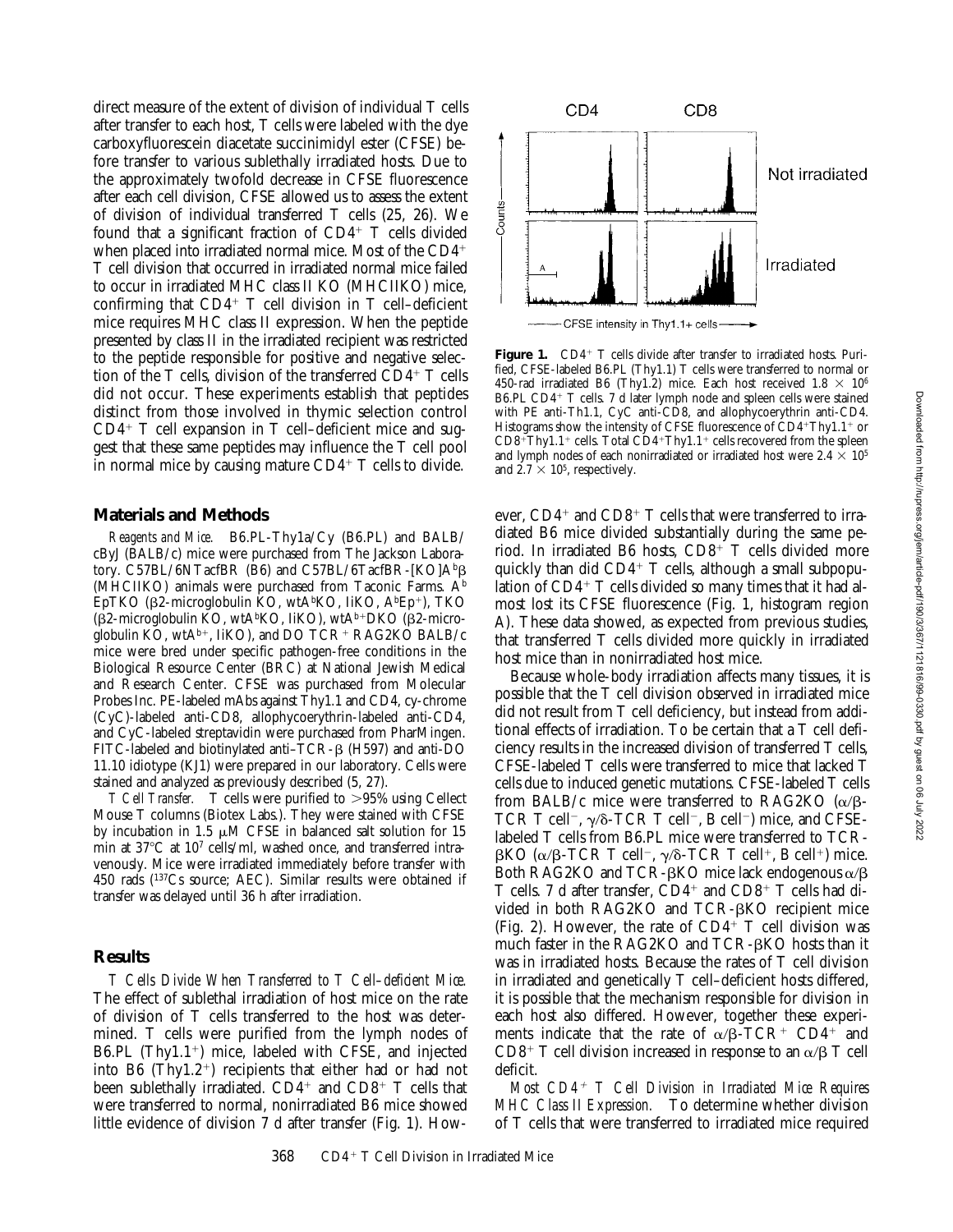

Figure 2. CD4<sup>+</sup> T cells divide rapidly after transfer to untreated TCR- $\beta$ KO (left) or RAG2KO (right) mice. Sublethally irradiated TCR- $\beta$ KO or RAG2KO mice were injected with  $3 \times 10^6$  CFSE-labeled B6.PL (left) or BALB/c (right) T cells. 7 d later lymph node and spleen cells were removed for analysis. Cells from TCR-BKO recipients were stained with PE anti-Th1.1, CyC anti-CD8, and allophycoerythrin anti-CD4, and cells from RAG2KO recipients were stained with PE anti-CD4 and CyC anti–TCR- $\beta$ . The data shown represent CD4+Thy1.1+ lymph node cells from TCR- $\beta$ KO recipients and CD4+TCR- $\beta$ <sup>+</sup> lymph node cells from RAG2KO recipients.

TCR–MHC interactions, we tested whether  $CD4^+$  T cells divided in hosts that did not express MHC class II molecules. Purified B6.PL lymph node T cells were transferred to nonirradiated or irradiated B6 or MHCIIKO mice. Analyses 7 d after transfer showed that transferred  $CD4^+$  T cells did not divide in nonirradiated B6 or MHCIIKO hosts (Table I). However, transferred CD4+ T cells did divide in both irradiated B6 and irradiated MHCIIKO hosts, although more division occurred in irradiated B6 hosts than in irradiated MHCIIKO hosts (Fig. 3, summarized in Table I). 55% of transferred  $CD4+T$  cells divided in irradiated B6 hosts, whereas only 22% of transferred  $CD4^+$  T cells divided in irradiated MHCIIKO hosts. As shown in Table I, the difference in the percentage of transferred  $CD4^+$  T cells that divided in irradiated B6 and irradiated MHCIIKO mice was consistent over many experiments. These data indicate that most of the division that occurred among  $CD4<sup>+</sup>$ T cells transferred to irradiated B6 mice required class II expression, which confirmed previous studies of  $CD4^+$  T cell expansion in T cell–deficient mice (22, 23).

Although most of the  $CD4^+$  T cells that were transferred to irradiated hosts required class II expression to divide, some  $CD4^+$  T cells divided in the absence of class II expression. Among the transferred  $CD4^+$  T cells that divided in irradiated MHCIIKO mice were two groups of cells. The first group of  $CD4+T$  cells that divided in irradiated MHCIIKO mice went through a single round of cell division. This single round of division may represent a response by the T cells to the cytokine environment generated in the host by irradiation (28–30). The second group of  $CD4^+$ T cells divided many times in MHCIIKO mice (see Fig. 1, histogram region A). During and after division these cells expressed high levels of CD44 (data not shown), which suggests that antigen, possibly presented by class I or nonclassical MHC molecules, caused these cells to divide. The rapidly dividing cells were excluded from the calculations presented here because they appeared to represent a distinct phenomenon.

After the transfer of T cells to irradiated mice, the total number of transferred T cells recovered from the lymph nodes and spleen of an irradiated recipient was typically 10–20% of the total number of cells that were initially

| Source of donor T cells           | Recipient         | Recipient<br>irradiated | No. of independent<br>experiments | Percentage of transferred CD4+ T cells that<br>have undergone a given number of divisions |                   |                 |
|-----------------------------------|-------------------|-------------------------|-----------------------------------|-------------------------------------------------------------------------------------------|-------------------|-----------------|
|                                   |                   |                         |                                   | 0 divisions                                                                               | 1 division        | 2 divisions     |
|                                   |                   |                         |                                   |                                                                                           | average $\pm$ SEM |                 |
| B <sub>6</sub> .PL                | B6                | no                      | 5                                 | $97.0 \pm 0.5$                                                                            | $2.8 \pm 0.4$     | $0.3 \pm 0.5$   |
|                                   | A <sup>b</sup> KO | no                      | 4                                 | $96.8 \pm 0.5$                                                                            | $3.3 \pm 0.3$     | $0.0 \pm 0.0$   |
|                                   | B <sub>6</sub>    | yes                     | 5                                 | $57.7 \pm 2.9$                                                                            | $38.9 \pm 2.4$    | $4.5 \pm 0.9$   |
|                                   | A <sup>b</sup> KO | yes                     | 4                                 | $79.2 \pm 2.3$                                                                            | $19.3 \pm 2.2$    | $1.3 \pm 0.4$   |
| AbEpTKO                           | AbEpTKO           | yes                     | 4                                 | $91.8 \pm 4.6$                                                                            | $7.5 \pm 4.0$     | $1.1 \pm 0.8$   |
|                                   | <b>TKO</b>        | yes                     | 4                                 | $85.7 \pm 9.8$                                                                            | $13.3 \pm 9.7$    | $1.7 \pm 0.9$   |
| A <sup>b</sup> EpTKO <sup>‡</sup> | AbEpTKO           | yes                     |                                   | $96.6 \pm 2.7^*$                                                                          | $3.4 \pm 2.6^*$   | $0.8 \pm 0.7^*$ |
|                                   | TKO               | yes                     |                                   | $90.2 \pm 2.2^*$                                                                          | $7.9 \pm 2.1^*$   | $3.8 \pm 3.6^*$ |
| DO TCR $+$ RAG2KO                 | BALB/c            | yes                     | 3                                 | $89.6 \pm 2.1$                                                                            | $6.5 \pm 1.0$     | $2.6 \pm 0.3$   |

**Table I.** *Unfamiliar Class II–bound Peptides Are Involved in CD4*1 *T Cell Division in Irradiated Hosts*

Donor T cells were purified and labeled with CFSE before transfer to untreated or irradiated recipients. 7 d after transfer, recipients were analyzed and the percentage of transferred  $CD4+T$  cells that had not divided, divided once, or divided twice was determined using histogram markers as indicated in Fig. 3. In the experiment in which A<sup>b</sup>EpTKO donor mice were injected with SEB and LPS before transfer, the data shown indicate the percentage of V $\beta8^+CD4^+$  (V $\beta8^+$  T cells are activated by SEB) cells that went through a given number of divisions.

 $*$ Data from CD4+V $\beta$ 8+ cells.

<sup>‡</sup>Injected 1 wk before transfer with 150  $\mu$ g SEB and 7  $\mu$ g LPS.

369 Bender et al.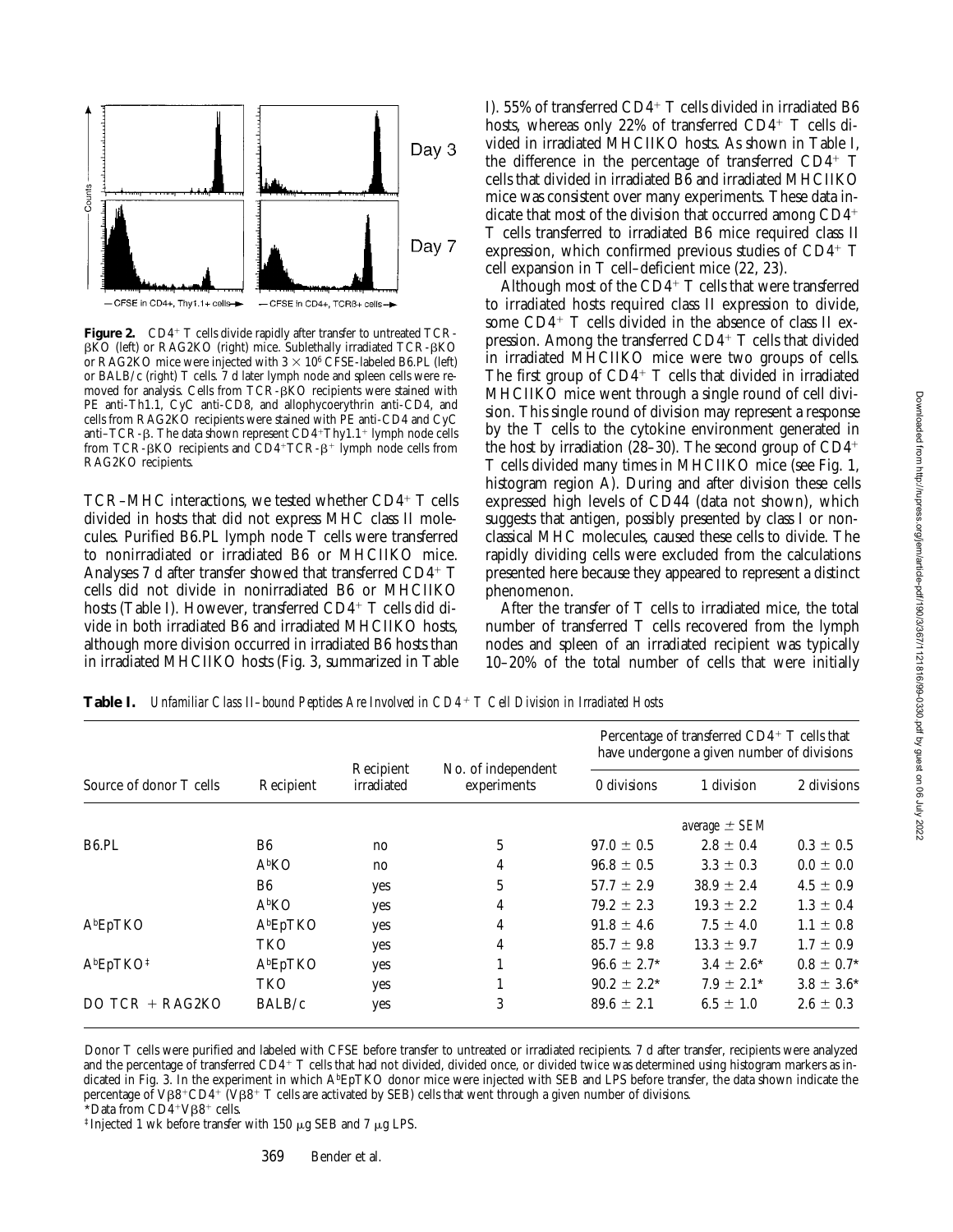

**Figure 3.** Much of the proliferation of  $CD4^+$  T cells in irradiated hosts requires MHC class II expression.  $5 \times 10^6$  B6.PL CFSE-labeled T cells  $(2.1 \times 10^6 \text{ CD4}^+ \text{ T cells})$  were transferred to 450-rad sublethally irradiated B6 or MHCIIKO mice. 7 d later lymph node and spleen cells were stained and analyzed as described in Fig. 1. Numbers indicate the percentages of cells that have not divided, divided once, or divided twice, with the percentage calculation excluding cells that have gone through more than two divisions (see Fig. 1). Total  $CD4+Thy1.1$  cells recovered from each B6 or MHCIIKO mouse were  $2.9 \times 10^5$  and  $5.4 \times 10^5$ , respectively.

transferred. To exclude the possibility that transferred T cells trafficked to and divided within tissues other than spleen and lymph node, lymphocytes were prepared from the liver, lung, and small intestine of irradiated B6 or irradiated MHCIIKO mice that had been injected with CFSElabeled B6.PL T cells 7 d earlier. The total number of transferred T cells obtained from these tissues represented  $\sim$ 4% of the number initially transferred, but the T cells obtained from these tissues had divided less than had the T cells in the lymph nodes and spleen from the same mice (data not shown). Thus, trafficking of transferred  $CD4^+$  T cells to tissues other than the spleen and lymph node did not influence the division of  $CD4^+$  T cells in irradiated B6 or MHCIIKO mice. This finding provided additional support for the conclusion that most  $CD4^+$  T cells required class II expression to divide in irradiated hosts.

*The Peptide–MHC Ligand Responsible for Thymic Selection Does Not Cause Division of CD4*1 *T Cells in Irradiated Mice.* To assess whether peptides influenced MHC class II–dependent  $CD4^+$  T cell division, we exploited mice that express a single class II–peptide combination,  $A<sup>b</sup>$  covalently linked to a peptide from  $E\alpha$  (A<sup>b</sup>Ep), and no other class II or class I proteins, and no invariant chain (Ii) (AbEpTKO). A recent report involving mice constructed to express a single peptide bound to class II molecules by a different method suggested that such mice contained many class II–bound peptides

(31). Experiments similar to those performed in this report indicate that this is not the case in  $A<sup>b</sup>EpTKO$  animals (Marrack, P., unpublished data). All tests of  $A^b$  EpTKO mice indicate that positive and negative selection of all  $CD4^+$  T cells in A<sup>b</sup>EpTKO mice occurs only on the A<sup>b</sup>Ep molecule, and that the APCs from these mice are unable to present any other self- or foreign peptide in association with class II molecules due to  $100\%$  occupancy of  $A^b$  by  $E\alpha$  (5, 32). Because a normal array of self-peptides is not presented by class II during negative selection of  $CD4^+$  T cells in  $A<sup>b</sup>EpTKO$  mice, mature  $CD4<sup>+</sup>$  T cells in these mice are not tolerant to the self-peptides presented by class II in a wild-type  $A^{b+}$  mouse. Consequently, a large percentage of  $A<sup>b</sup>EpTKO CD4+T$  cells react strongly to the normal self-peptides presented by  $A^b$  (5). As discussed below, we used this reactivity as a control to show that AbEpTKO T cells were capable of division.

To determine whether interactions between TCR and the class II–peptide ligand responsible for thymic selection could induce division of  $CD4^+$  T cells in irradiated mice, AbEpTKO T cells were labeled with CFSE and transferred to irradiated hosts of three genotypes: (i) mice that expressed no MHC class I, class II, or Ii (TKO); (ii) mice that expressed only the selecting ligand  $(A<sup>b</sup>EpTKO$  mice); and (iii) mice that expressed wild-type  $A^b$ , but no class I or Ii (wtA<sup>b+</sup>DKO). 7 d after transfer, host lymph node and spleen cells were stained for TCR and CD4 and analyzed. In each of these hosts a population of cells stained positively for TCR and CD4 but were CFSE negative. These cells were derived from the host, not the donor, and they appear in Fig. 4 because there was no surface marker that could be used to distinguish between host and donor  $CD4^+$  T cells.

As expected, few  $CD4^+$  A<sup>b</sup>EpTKO T cells divided when transferred to irradiated TKO hosts, which do not express class II molecules (Fig. 4, summarized in Table I).  $CD4^+$ AbEpTKO T cells also failed to divide when transferred to irradiated AbEpTKO hosts, which express the class II–peptide ligand responsible for thymic selection. In fact, on average, more of the AbEpTKO T cells divided in irradiated TKO recipients than in irradiated AbEpTKO recipients (Table I). Thus, the selecting ligand had no effect on the rate of division of AbEpTKO T cells transferred to irradiated recipients. The lack of division by the transferred  $A<sup>b</sup>EpTKO$ T cells was not due to a defect in the AbEpTKO T cells themselves;  $A^{b}EpTKO T$  cells divided extensively in irradiated wtA<sup>b+</sup>DKO hosts, which express wild-type  $A^b$  bound to peptides to which AbEpTKO T cells are not tolerant (Fig. 4). These data showed that interactions between TCR and the specific peptide–MHC ligand responsible for thymic selection did not cause division of T cells in irradiated hosts.

A recent study found that although naive transgenic  $CD8^+$  T cells required antigen to divide in irradiated hosts, memory transgenic  $CD8^+$  T cells divided in irradiated mice in the absence of specific antigen (12). To address whether the peptide–MHC ligand responsible for thymic selection is capable of causing the division of memory CD4<sup>+</sup> T cells,  $V\beta8$ <sup>+</sup> T cells from A<sup>b</sup>EpTKO mice were activated before transfer by injecting the mice with  $150 \mu g$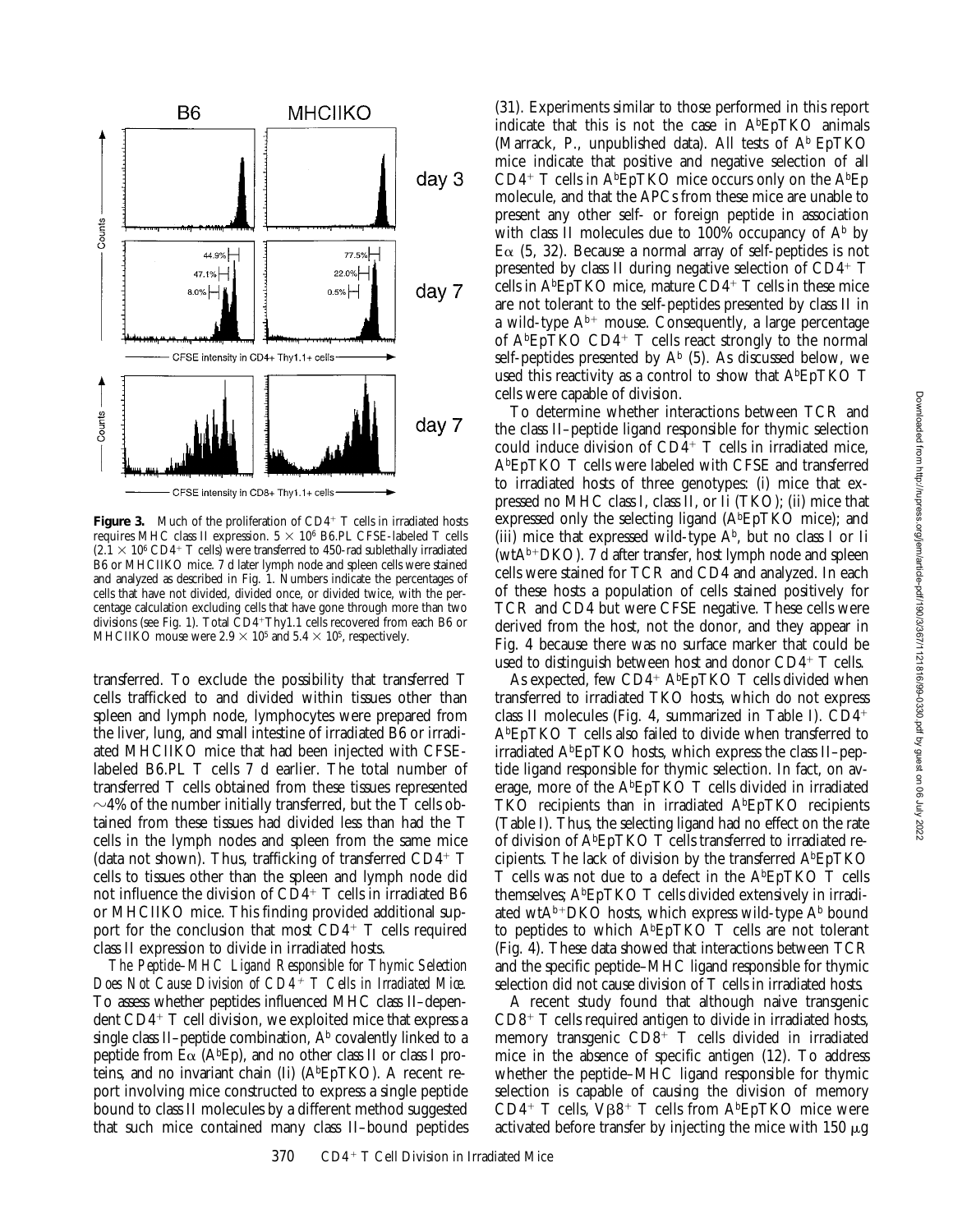

staphylococcal enterotoxin B (SEB) and  $7 \mu$ g LPS. Injection of SEB and LPS resulted in the activation of  $V\beta8$ <sup>+</sup> T cells, as assessed by the increased number of  $V\beta8^+$  cells observed 2 d after SEB injection (data not shown). 1 wk after the SEB injection, T cells from these AbEpTKO mice were purified, labeled with CFSE, and transferred to irradiated  $A<sup>b</sup>EpTKO$ , TKO, and wt $A<sup>b+</sup>DKO$  recipients. 1 wk later, the amount of division that had occurred among transferred  $V\beta8^+$  CD4<sup>+</sup> cells was determined (Table I). The data indicate that little division of previously activated  $VB8^+$  CD4<sup>+</sup> T cells occurred in irradiated mice that lacked MHC expression or expressed only the selecting MHC–peptide ligand. As expected, the transferred  $V\beta8$ <sup>+</sup> CD4<sup>+</sup> cells divided rapidly in  $wtA^{b+}DKO$  mice, indicating that the lack of division of these cells in AbEpTKO and TKO mice was not due to anergy induced by SEB priming (data not shown). Thus, unlike memory  $CD8^+$  T cells, memory  $CD4^+$  T cells do not appear to divide in irradiated mice that express only the selecting MHC molecule.

*Transgenic DO T Cells Do Not Divide in Irradiated Hosts That Support Positive Selection.* To provide additional evidence that the peptide–MHC ligand responsible for thymic selection could not induce division of  $CD4^+$  T cells in irradiated mice, CFSE-labeled transgenic  $CD4^+$  DO T cells, which bear TCRs specific for OVA peptide in the context of  $A<sup>d</sup>$  and are positively selected in BALB/c mice (33), were transferred to irradiated BALB/c mice. 7 d after transfer, analysis showed that few DO T cells divided in irradiated BALB/c hosts (Fig. 5, summarized in Table I). Because the peptides found in the periphery of BALB/c mice are similar to the peptides that support selection of the DO TCR in the thymus (34), this experiment indicated that ligands involved in thymic selection could not induce division of DO T cells in an irradiated recipient.

To demonstrate that DO T cells were able to divide in response to antigen, irradiated BALB/c mice that had previously received CFSE-labeled DO T cells were injected with OVA peptide, for which DO T cells are specific. 7 d after the injection of 0.1, 1.0, or 10  $\mu$ g of OVA peptide, the extent of division among DO T cells was determined (Fig. 5). Analysis showed that the amount of division of DO T cells reflected the amount of antigen administered to the irradiated BALB/c recipient. Although injection of 0.1  $\mu$ g OVA peptide into an irradiated BALB/c host induced little division, injection of 1.0 or 10  $\mu$ g OVA peptide caused a progressive increase in the extent of division of DO T cells. This result confirmed the previous finding that transgenic  $CD4+T$  cells required antigen to divide when transferred to T cell–depleted mice (23) and indicated that the extent of division among DO T cells in irradiated BALB/c mice reflected the amount of peptide antigen administered. These findings suggest that the one or two rounds of division seen among normal B6.PL  $CD4^+$  T cells that were transferred to irradiated B6 hosts may have

**Figure 4.** The selecting ligand does not drive  $CD4+$  T cell division in irradiated hosts.  $3.8 \times 10^5$  CFSE-labeled CD4<sup>+</sup> AbEpTKO T cells were transferred to 450 rad sublethally irradiated hosts. Hosts were:<br>TKO (B2M KO, wtA<sup>b</sup>KO, IiKO):  $(\beta 2\dot{M}$  KO, wtA<sup>b</sup>KO, IiKO); AbEpTKO (b2M KO, wtAbKO, IiKO,  $A^{b}Ep^{+}$ ); wt $A^{b+}DKO$  ( $\beta$ 2M KO, wt $A^{b+}$ ), IiKO). 7 d after transfer cells were stained with PE anti-CD4 and CyC anti–TCR-b and analyzed. Histograms represent the data from live  $CD4+TCR+1$ ymph node cells.



**Figure 5.** Transgenic DO T cells do not divide in irradiated mice that support thymic selection of the DO TCR. DO TCR+RAGKO BALB/c, CFSE-labeled cells were transferred to sublethally irradiated BALB/c mice. 24 h later, mice were injected intravenously with soluble OVA peptide as indicated on the figure. 7 d later, cells were stained with PE anti-CD4 and CyC KJ1 (anti-DO idiotype) and analyzed. Data shown are  $CD4+KJ1+$  lymph node cells.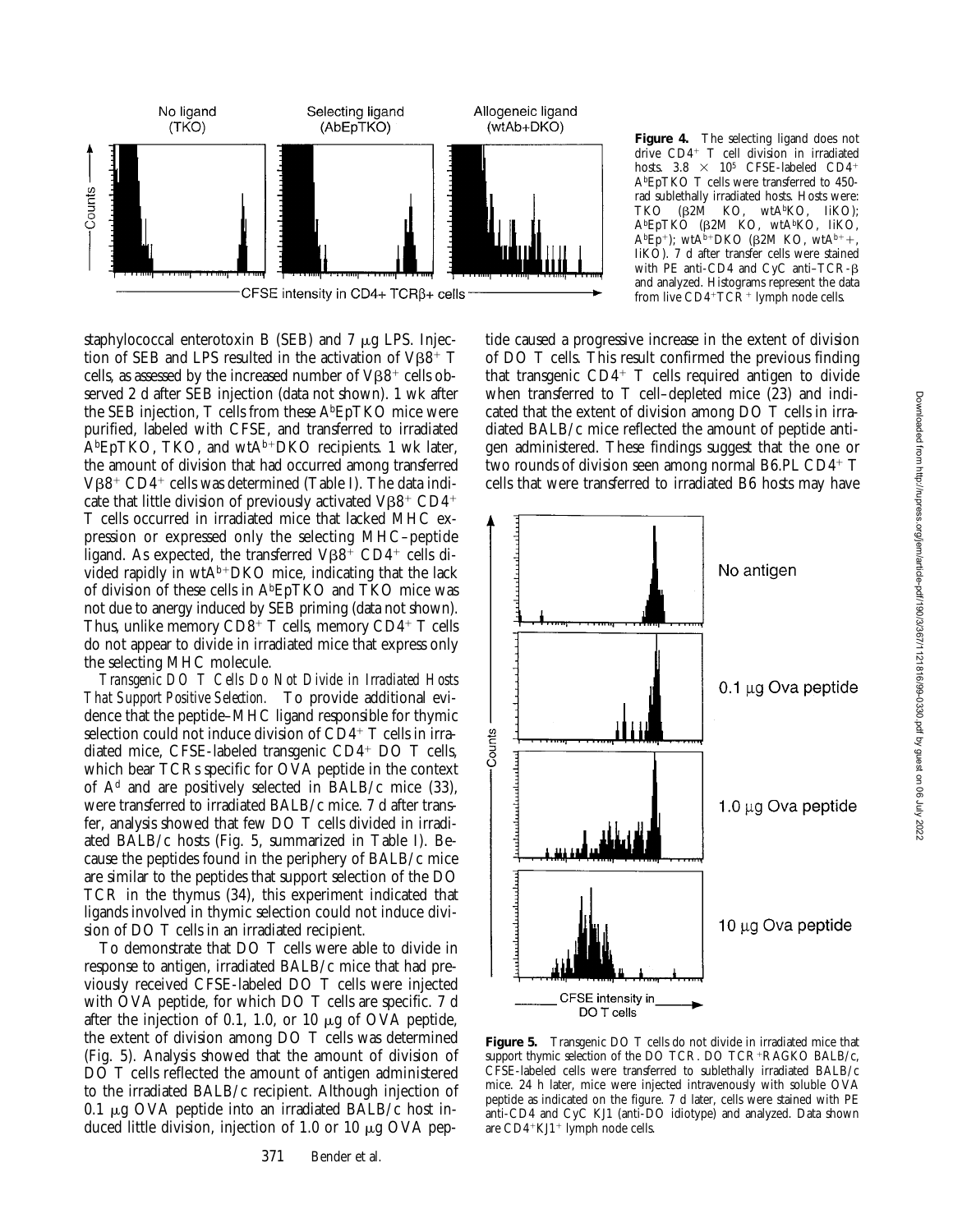occurred in response to TCR stimulation by relatively low levels of peptides.

#### **Discussion**

Previous reports have demonstrated that depletion of T cells in mice creates an environment in which T cells divide when transferred into these mice (19–23). Past experiments have also shown that the T cell division in such mice depends on TCR contact with MHC. For example, division of  $CD4^+$  T cells transferred to T cell–deficient mice depends on the expression of class II molecules (22, 23). The findings presented here confirm that  $CD4^+$  T cell division in T cell–deficient mice requires class II expression and establish that class II–bound peptides control this division.

As expected, a smaller percentage of  $CD4^+$  T cells from normal mice divided when transferred to irradiated MHCIIKO mice than divided when transferred to irradiated B6 mice. To determine whether the peptides presented by class II were involved in this class II–dependent division,  $CD4+T$  cells from mice expressing only one class II–peptide combination were transferred to irradiated hosts.  $A<sup>b</sup>EpTKO CD4+T cells$ , which were selected in the thymus exclusively by Ep bound to  $A^b$ , did not divide when transferred to irradiated AbEpTKO hosts, in which all Ab molecules were occupied by the selecting Ep peptide. Because AbEpTKO hosts expressed class II molecules, the lack of division among transferred AbEpTKO T cells indicated that division of  $CD4$ <sup>+</sup> T cells in irradiated mice depends on peptide presentation by class II molecules and not on other effects class II expression may have on irradiated hosts. Therefore, the class II–dependent division of naturally occurring B6.PL CD4+  $T$  cells after transfer to irradiated B6 hosts was caused by peptides presented by class II molecules.

The lack of  $\overline{A}{}^b$ EpTKO T cell division in irradiated AbEpTKO hosts also established that the peptides that controlled division of  $CD4^+$  T cells in irradiated mice were distinct from those responsible for thymic selection. These peptides have not been specifically identified, but we refer to them as unfamiliar because they are distinct from those involved in thymic selection. These unfamiliar peptides were expressed extrathymically after irradiation and may be derived either from intestinal flora or from the mouse itself.

The requirement for unfamiliar peptides suggests that TCR specificity determined whether a particular  $CD4^+$  T cell divided when transferred to an irradiated host. This suggestion is supported by findings described here and in a previous report  $(23)$  that transgenic CD4+ T cells did not divide in T cell–deficient hosts in the absence of antigen. Thus,  $CD4+T$  cells divided when transferred to irradiated

mice in response to specific interactions between TCRs and unfamiliar peptides presented by class II molecules. The reason these specific interactions occurred in irradiated mice but did not occur in nonirradiated mice is unknown. There are at least two explanations for the observation that  $CD4^+$  T cells experienced greater exposure to unfamiliar peptides when transferred to irradiated mice than when transferred to normal mice. First, irradiation may have changed the distribution of peptides presented by class II molecules by altering the representation of specific self- or foreign peptides. This could have resulted from the phagocytosis of large numbers of apoptotic mouse cells by APCs or from transient infection of irradiated mice by normal flora due to the breakdown of mucosal barriers. Second, by causing apoptosis of lymphocytes, irradiation could have decreased the competition among T cells for interaction with peptides normally presented by class II molecules. The explanation that decreased competition led to increased exposure of  $CD4^+$  T cells to peptides is particularly appealing because it could also explain the rapid rate of division of T cells that were transferred to TCR-bKO and RAG2KO hosts, both of which lack endogenous T cells to compete with transferred  $CD4^+$  T cells for interactions with APCs. Further work will be required to determine whether increased contact between transferred  $CD4^+$  T cells and unfamiliar peptides in irradiated mice occurred because of decreased competition among T cells or due to a change in the distribution of peptides presented by class II molecules in the host.

The data presented here demonstrate that  $CD4^+$  T cells from normal mice divide in response to interactions with unfamiliar class II–bound peptides when transferred to irradiated hosts. Because the unfamiliar peptides that induce division in irradiated mice may also be presented, perhaps at lower levels, by class II molecules in normal mice, it is possible that the same peptides that cause division of  $CD4<sup>+</sup>$ T cells in irradiated mice are also responsible for causing extrathymic expansion (13) of T cells in normal mice. Thus, the 20% of the  $CD4^+$  T cell repertoire that required class II expression to divide in irradiated hosts may have been created in donor mice by extrathymic expansion in response to the same peptides that induced division in irradiated mice. If so, then the peptides presented by class II molecules in a normal, healthy mouse may significantly influence the T cell repertoire, as has been suggested in an earlier study of peripheral T cell selection (24). Additional work will have to be done to determine whether unfamiliar peptides influence the  $T$  cell repertoire in normal mice by causing  $CD4^+$ T cell division and, if so, whether this division occurs only in the context of an active immune response.

This work was supported by United States Public Health Service grants AI17134, AI18785, and AI22295.

Address correspondence to Philippa Marrack, Howard Hughes Medical Institute, Department of Medicine,

The authors thank Ella Kushnir for breeding the A bEpTKO and TKO mice and Terry Potter for evaluating the manuscript.